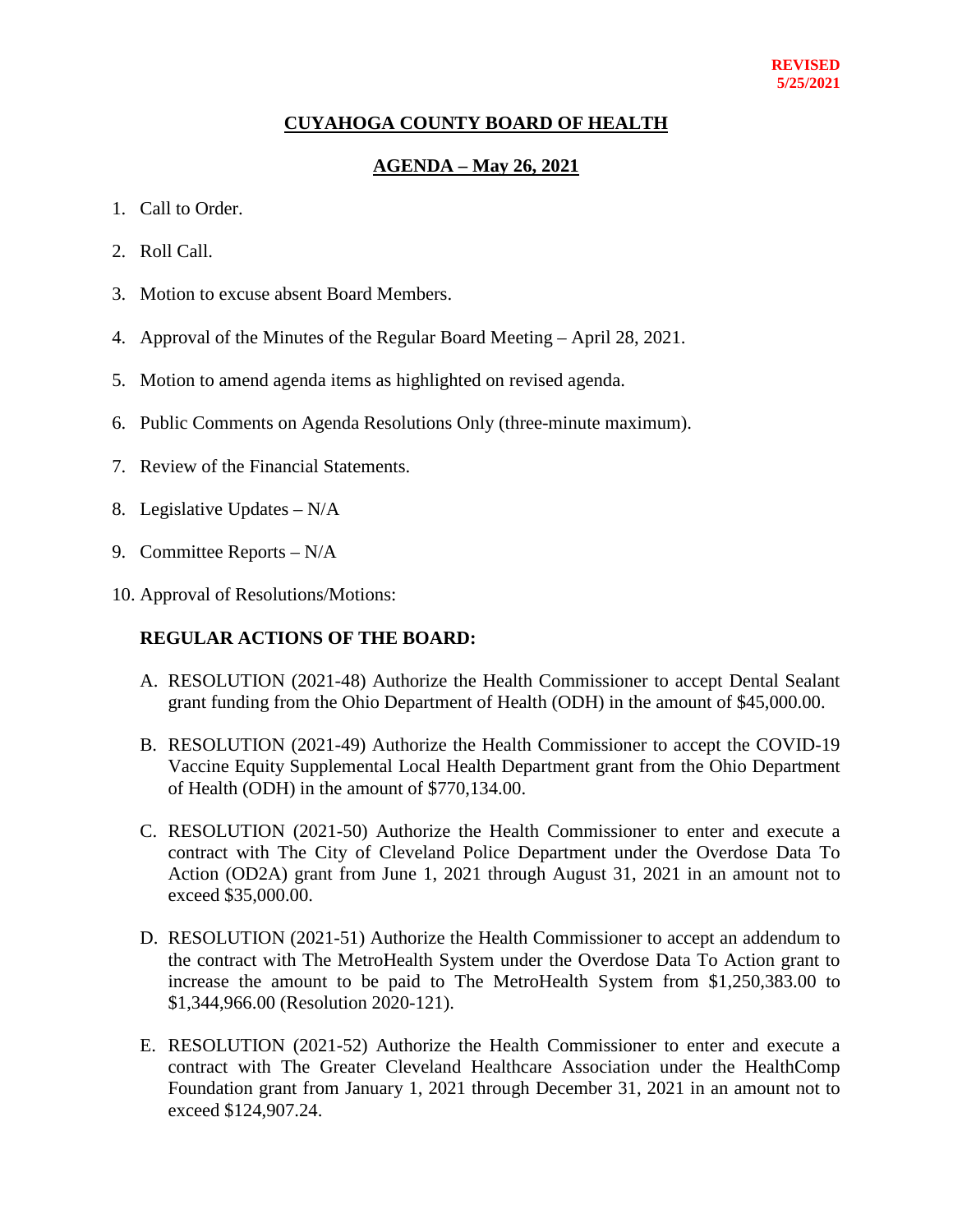F. RESOLUTION (2021-53) Authorize the Health Commissioner to enter and execute contracts with the following agencies under the HRSA Ryan White Part A, Ending the HIV Epidemic and ODH HIV grants from March 1, 2021 through February 28, 2022 (ref. enclosed):

|                                                      | Amount to be paid |
|------------------------------------------------------|-------------------|
|                                                      | not to exceed     |
| A Vision of Change                                   | 41,250.00<br>\$   |
| <b>AIDS</b> Healthcare Foundation                    | 91,390.00<br>\$   |
| <b>AIDS</b> Taskforce of Greater Cleveland           | 233,409.00<br>\$  |
| <b>Circle Health Services</b>                        | 154,872.00        |
| Mercy Health                                         | 285,800.00<br>\$  |
| The MetroHealth System                               | \$1,488,515.00    |
| Near West Side Multi Service Corp                    | 28,000.00<br>\$   |
| Neighborhood Family Practice                         | \$<br>152,359.00  |
| Nueva Luz Urban Resource Center                      | 484,314.00<br>\$  |
| <b>Promesa Consulting Group</b>                      | \$<br>77,172.00   |
| Signature Health Inc.                                | \$<br>301,129.00  |
| <b>University Hospitals Cleveland Medical Center</b> | \$1,017,374.00    |
|                                                      |                   |

- G. RESOLUTION (2021-54) Authorize the Health Commissioner to enter and execute an addendum to the contract with Better World Advertising under the Ending the HIV Epidemic (EtHE) and the HIV/STI Prevention grants to increase the amount to be paid to Better World Advertising from \$99,000.00 to \$233,484.00 (Resolution 2021-16).
- H. RESOLUTION (2021-55) To approve Summer 2021 tuition for the following employees and amounts approved on May 3, 2021 by the Tuition Assistance Review Committee:

| Sheena Killings, Public Health Nurse, MSN               | \$4,000.00 |
|---------------------------------------------------------|------------|
| Lori Quirino, Public Health Nurse, MSN                  | \$2,151.00 |
| Richard Stacklin, Data Analyst, MPH                     | \$1,905.00 |
| Clarence Williams, Disease Intervention Specialist, MPH | \$3,536.00 |

I. RESOLUTION (2021-56) To authorize payment for the contract and/or order with the following vendors:

| Vendor                   | Amount      | Date       | Purpose                           |
|--------------------------|-------------|------------|-----------------------------------|
| A & P Septic             | \$14,830.30 | 08/04/2020 | Homeowner septic tank replacement |
| A & P Septic             | \$14,430.30 | 08/04/2020 | Homeowner septic tank replacement |
| <b>American Pinnacle</b> | \$13,660.00 | 09/15/2020 | Homeowner septic tank replacement |
| Construction, Inc.       |             |            |                                   |

# **BOARD ORDERS, RULES, FEES OR REGULATIONS:**

### **FIRST READING:**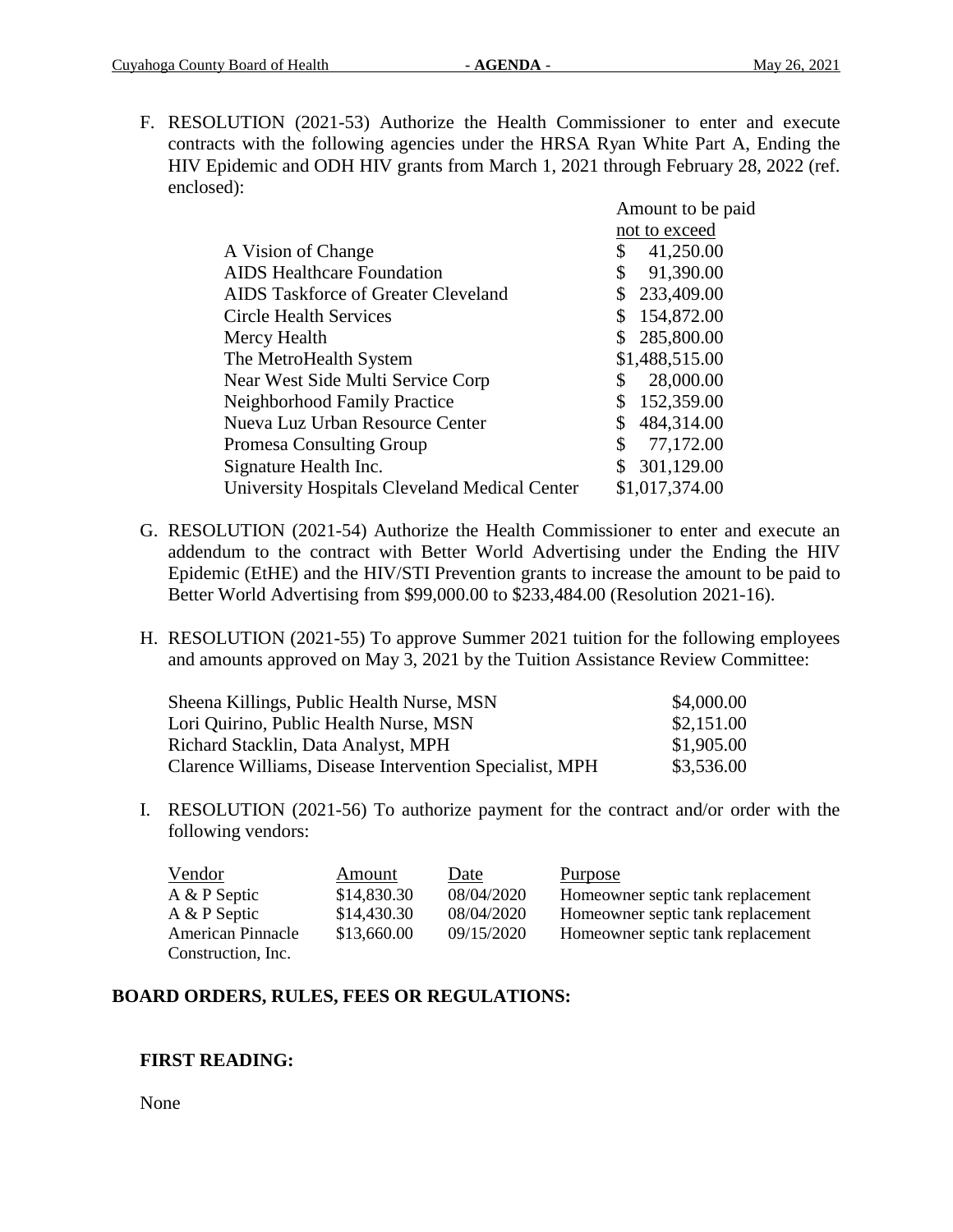## **SECOND READING:**

None

# **THIRD READING:**

- 11. RESOLUTION (2021-57) Approval of the Consent Agenda as set forth in the attached schedules:
	- Schedule A Appropriation Measures. Schedule B Cash Transfers. Schedule C Routine Personnel Actions.<br>Schedule D Employee Training and Tra Employee Training and Travel Expenses. Schedule E Approval of Vouchers. (Available upon request) Schedule F CRC Report and Other Contracts.
- 12. Health Commissioner's Report (1) COVID-19 Response Update
- 13. Public and Staff Comments (three-minute maximum).
- 14. Motion to adjourn to Executive Session to discuss personnel issues.
- 15. Miscellaneous Business.
- 16. Motion to adjourn the meeting.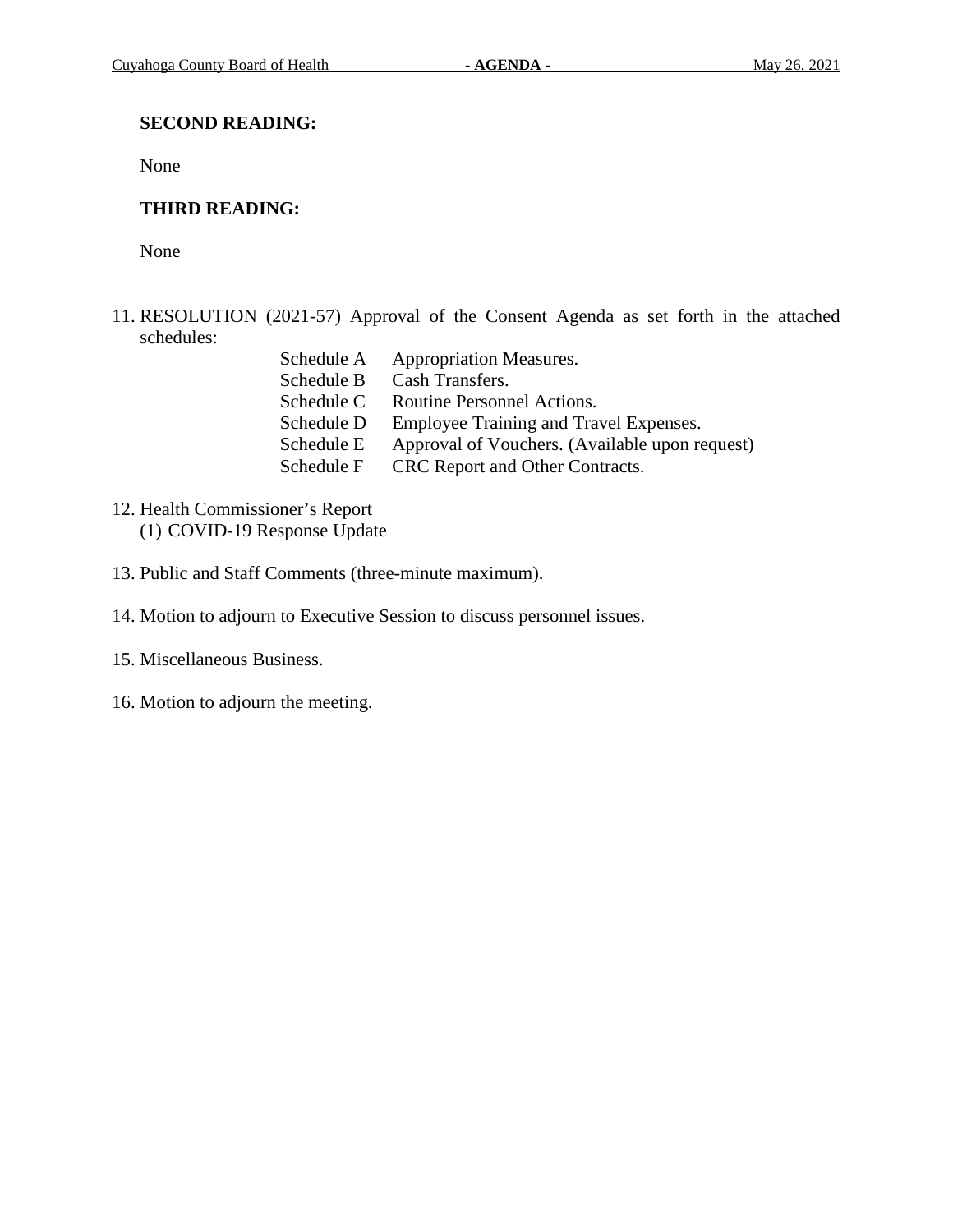## **SCHEDULE A APPROPRIATION MEASURES**

- 1. Establish Budgets
	- A. Establish a budget for the 2021 Dental Sealant grant in the amount of \$45,000.00 (ref. enclosed).
	- B. Establish a budget for the 2020/2021 COVID-19 Vaccine Equity Supplemental Local Health Department (VE21) grant in the amount of \$770,134.00 (ref. enclosed).
- 2. Budget Revisions
	- A. Budget revision in the 2019/2022 Bathing Beach grant to increase the budget by \$48,333.00 (ref. enclosed).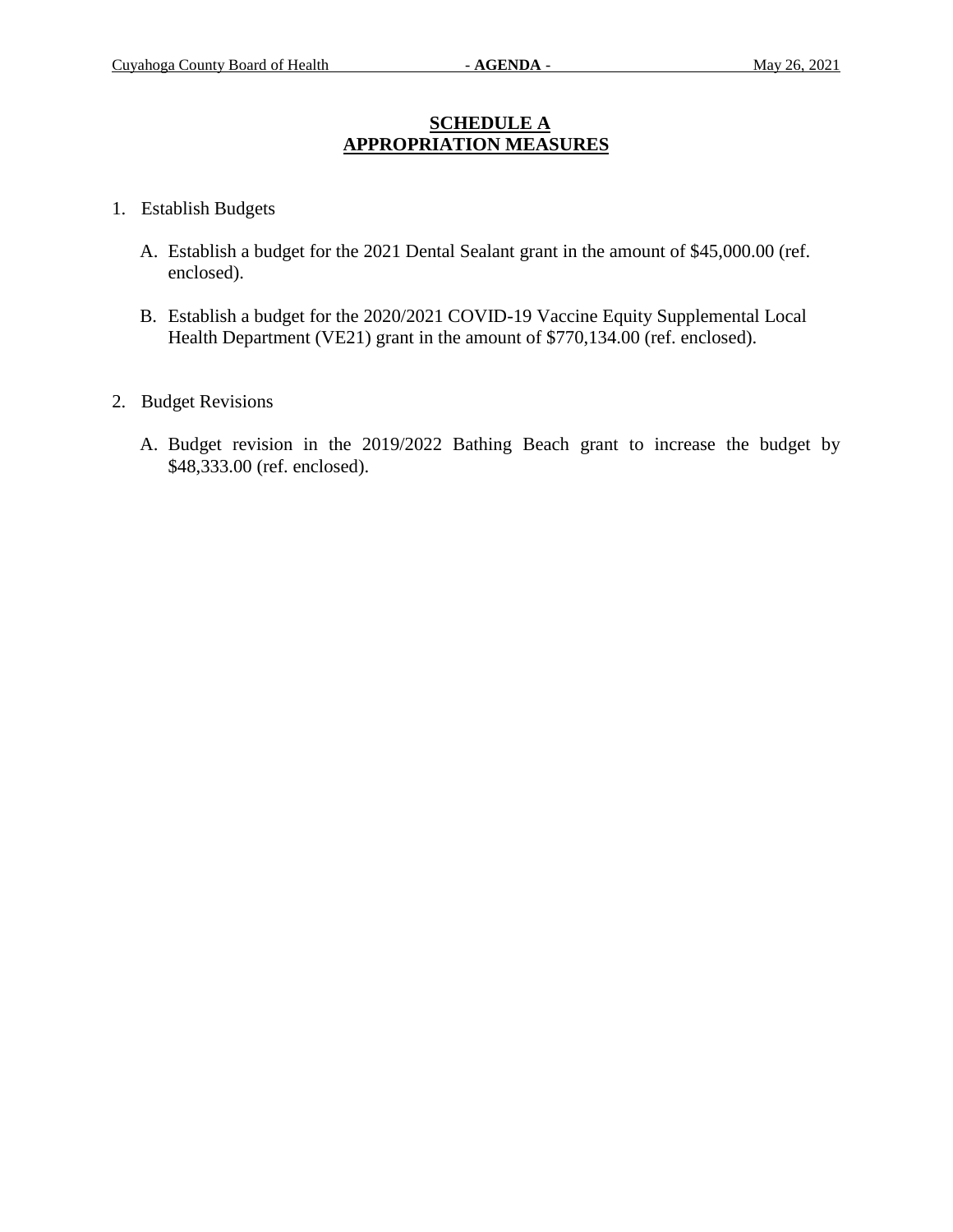# **SCHEDULE B CASH TRANSFERS**

1. Operating Transfers

None

2. Residual Equity Transfers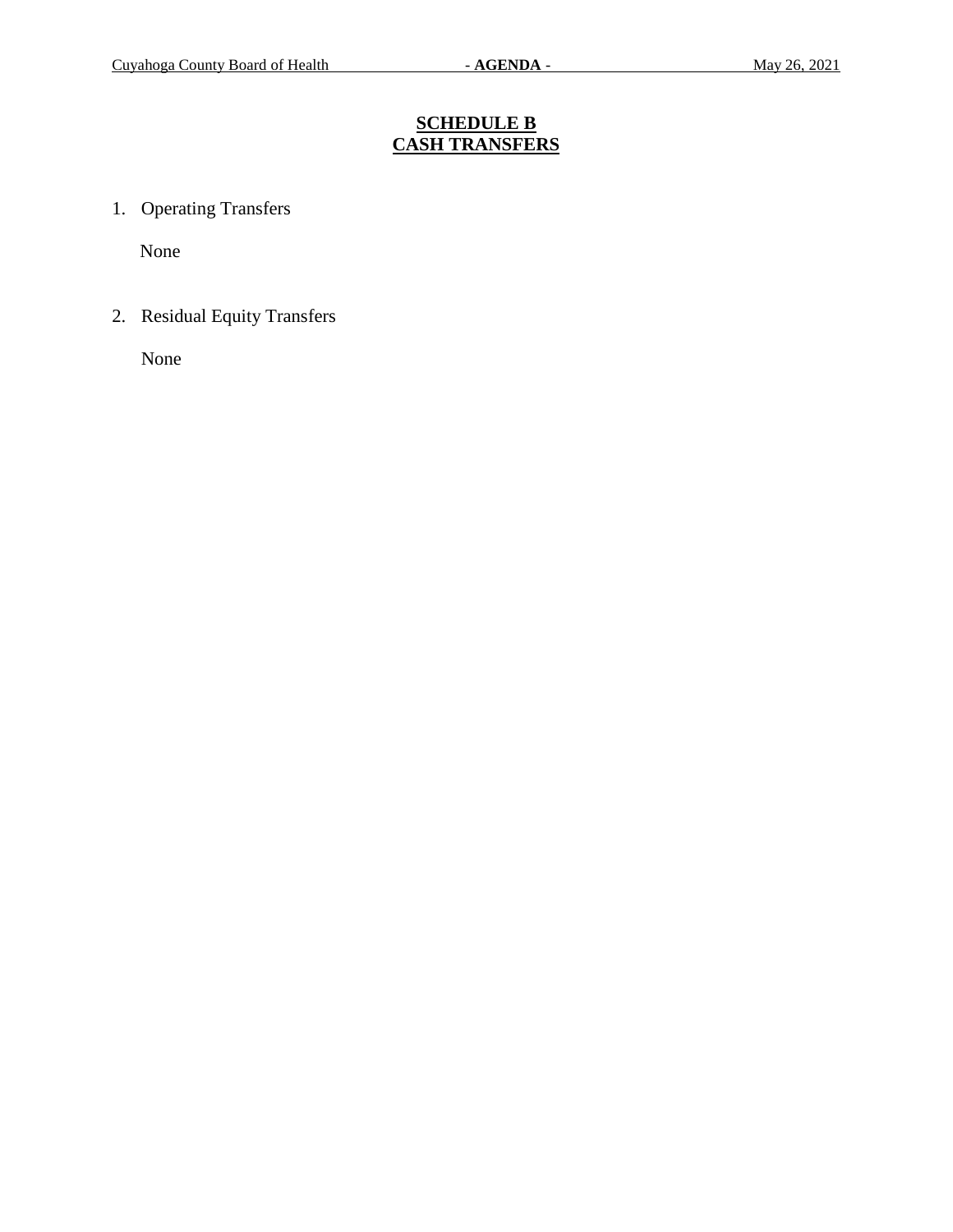## **SCHEDULE C ROUTINE PERSONNEL ACTIONS**

Unless otherwise specifically indicated, said appointments shall be effective as of the beginning of the next pay period following completion and satisfaction of any post offer requirements and signature as determined by the Director of Organizational Development.

Ratify Appointment(s):

- A. Ashley Hoegler, Student Environmental Worker, \$11.00 per hour, effective June 7, 2021.
- B. Khandi King, Data Analyst, Grade E, \$53,968.00 annually, effective May 24, 2021.
- C. Jazmine Kirkland, Data Analyst, Grade E, \$53,968.00 annually, effective May 24, 2021.

Appointment(s):

- A. Erin Elszasz, Public Health Nurse Supervisor, Grade F, \$63,817.77 annually.
- B. Yancey Quinn, IT & Informatics Supervisor, Grade F, \$63,817.77 annually.

Student Appointment(s):

Najeebah Shine, Director of Organizational Development, asking permission from the Board to use the end date of October 31, 2021 for all student appointments.

- A. Ashley Hoegler, Student Environmental Worker, \$11.00 per hour, effective June 7, 2021.
- B. Rebecca Ebiana, Student Environmental Worker, \$11.00 per hour, effective May 24, 2021.

Promotion(s):

A. Lavone Lee, Grant Program Manager, Grade E, at a salary of \$70,311.02 annually with a one-time lump sum payment of 4% (\$2,812.44), effective June 21, 2021.

Resignation(s):

A. Angela Perez, Medical Secretary, effective April 30, 2021.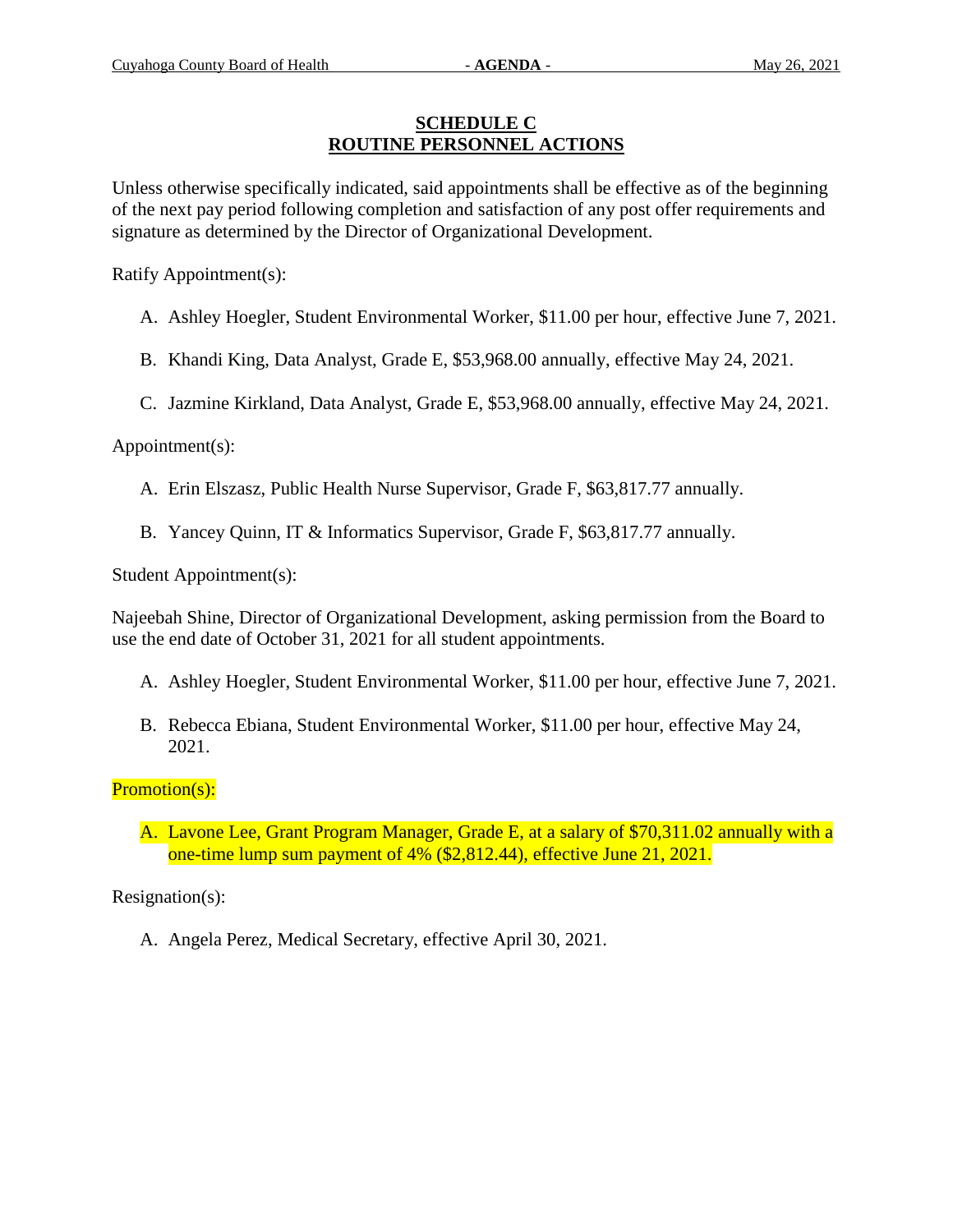# **SCHEDULE D EMPLOYEE TRAINING AND TRAVEL EXPENSES**

Administration

None

Environmental Public Health

None

Epidemiology, Surveillance and Informatics

None

#### Prevention and Wellness

a. Alison Patrick to 2021 School Nutrition Association (SNA) of Ohio Annual Conference – June 15-17, 2021 – Columbus.

\*Professional education under ONA contract.